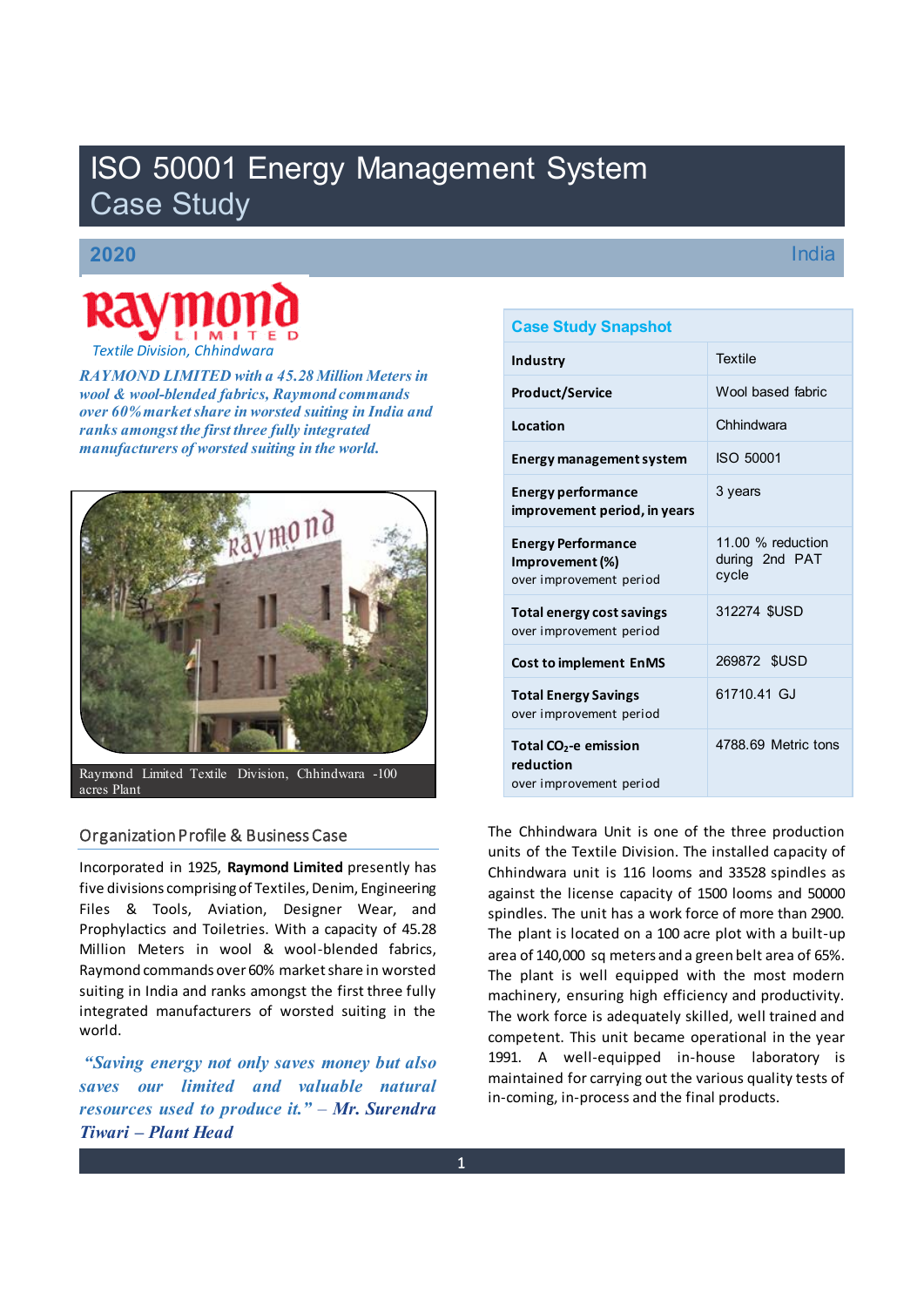# Global Energy Management System Implementation: Case Study

#### **2020 India**

The Raymond Chhindwara plant received many awards for energy conservation from the Govt. of India under the banner "National Energy Conservation Awards". The attention of the management on energy, its conservation and its preservation have always been high, it can be noted thorough our various energy conservation measures since 1999 resulting in getting various energy conservation awards.



**Share of various Energy Inputs for production** 

 Raymond Chhindwara is also identified a Designated Consumer (DC) as per the norms laid down by the Ministry of Power under the Perform Achieve Trade (PAT) scheme and hence compliance to this scheme was made a mandatory requirement. Under this scheme the plant was given the target to reduced its consumption by 6% by employing energy saving / conservation measures in its 2<sup>st</sup> cycle i.e. during April, 2016-, March-2019.

To boost facility energy efficiency, the plant resolved to install more efficient equipment and implement an ISO 50001-compliant EnMS. The EnMS has proven extremely useful in managing the plant's energy resources. Managing energy resources ultimately helps to reduce plant costs. Raymond being a leader in Indian textile industry, achieving ISO 50001 was a matter of great pride and reputation.

# Business Benefits

The implementation of the EnMS emerged from the need of reducing operating costs, facing the continuous increase of electricity and fuel rates. Then, two energy objectives have been set:

- $\triangleright$  Improve systematically the energy performance of the plant.
- $\triangleright$  Raise staff awareness of energy efficiency.

# **Electrical Energy**

On Regular basis since 2016, the energy performance is being monthly monitored, comparing Energy Performance Indicators (EnPI) and the Energy Baselines (EnB). This enables to quantify directly the savings achieved and also to detect early deviations in consumption levels. From the time when the EnPI started to be measured, the recorded accumulative saving rises over 8437.99 GJ, only electrical energy, which is equivalent to a reduction of 2789.22 ton CO2.

| Sr.<br>No.     | Project implemented during PAT Cycle -2                                                                   |
|----------------|-----------------------------------------------------------------------------------------------------------|
| $\mathbf{1}$   | Replacement of standard ceiling fan with high efficiency<br><b>BLDC</b> fan                               |
| $\overline{2}$ | Installation of VFD's in various Machines in place of<br>Star/Delta and DOL Starters.                     |
| 3              | Installation of humidity controller on AWT pump motors.                                                   |
| 4              | Replacement of standard motor by IE3 and IE4 motors.                                                      |
| 5              | Replacement of Sodium Flood Lights by LED flood light.                                                    |
| 6              | Replacement of fluorescent tube light by LED.                                                             |
| $\overline{7}$ | Replacement of inefficient Fan with Text-Air<br>high<br>efficient Axial flow fan in Humidification plant. |
| 8              | Installation of LED solar street light.                                                                   |
| 9              | Modification of chilled water line of Stenter & stoppage<br>of Calendar m/c's chiller                     |
| 10             | Installation of Noricool day lighting system at various<br>Departments.                                   |
| 11             | Replacement of old equipment's/machines with new<br>efficient equipment's/ Machines.                      |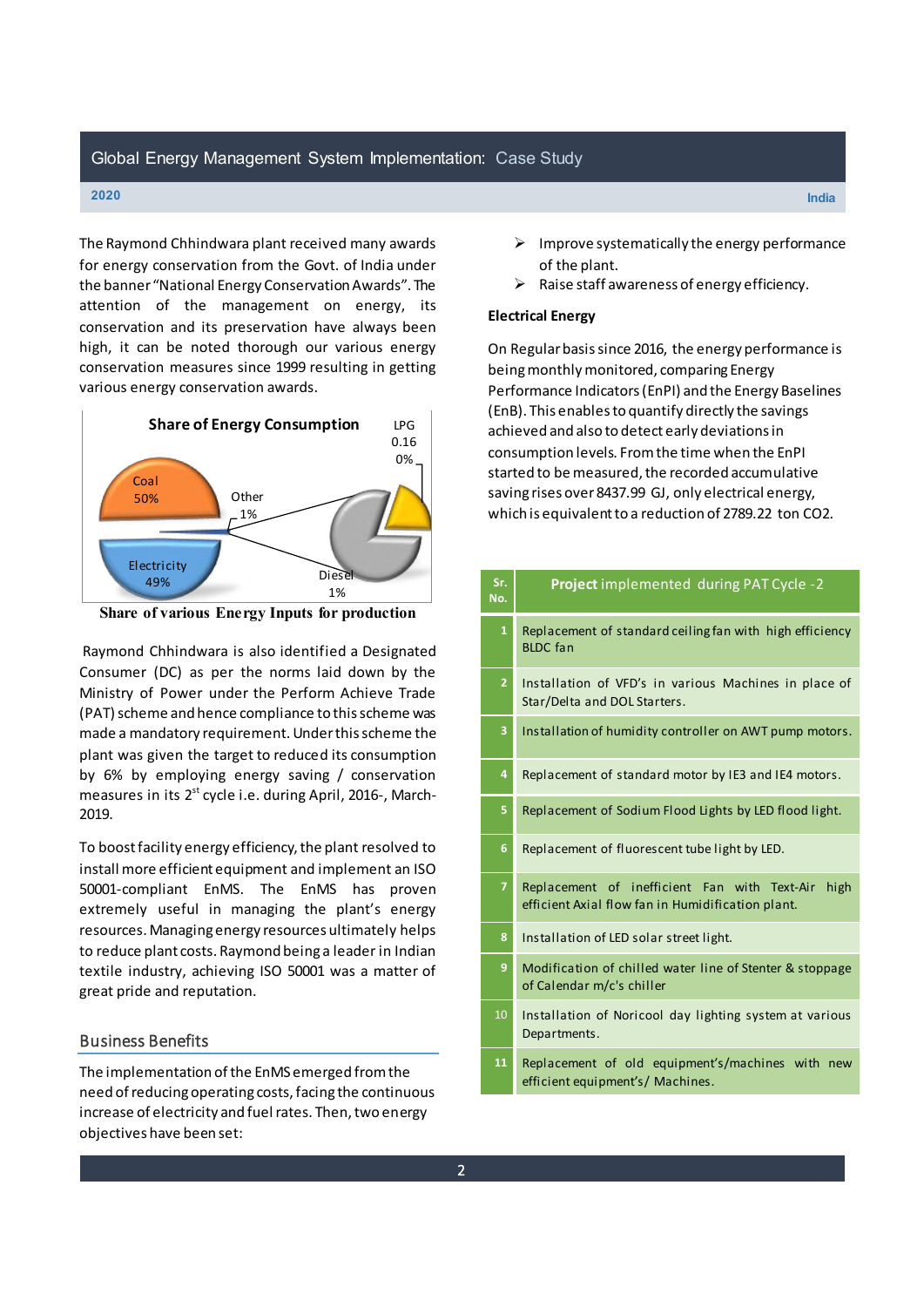#### **2020 India**

# **Thermal Energy**

Thermal Quantified Energy Saving in 3 energy efficiency projects associated with the use of process steam allowed a reduction of Coal of 1817.7 MT which is equivalent to 53272 GJ and reduction in the CO2e of 1999.47 tons.

| Sr.<br>No.     | <b>Project</b> implemented during PAT Cycle -2 |
|----------------|------------------------------------------------|
| $\mathbf{1}$   | Heat recovery from Screw Compressor.           |
| $\overline{2}$ | Use of fuel additive in coal.                  |
| з              | Replacement of old Boiler by Efficient boiler  |
|                |                                                |

The overall impact on the SEC during Pat Cycle -2 is as follows:-

- Baseline Year : 7.11 TOE / MT
- Assessment Year : 6.29 TOE / MT
- Baseline Year Production : 5068.7 MT
- Net Reduction in Energy : 4105 TOE
- Net Reduction in Energy with EE projects:
- Power Saving: 1691062 kWh (495 TOE)

 (@ 2927.65 kCal/kWh normalized weighted average heat rate in assessment year)

Coal saving: 1818 t of coal (653 TOE) (@ 3589.66 kCal/kg)

Total energy Saved: 1148 TOE

 The SEC has declined from 7.11 TOE per MT production to 6.29 TOE per MT of production.

ES Certs issued during the assessment year: (+) 1870

# **Implementation Costs**

 Cost of implementation process was composed by Internal Staff time to develop and implement the EnMS (4200 \$USD),Internal staff time to prepare for external audit(2100 \$USD), monitoring and metering equipment installed to meet EnMS requirements(7000 \$USD),Third party audit costs(2807 \$USD),Fee for hired consultants to assist with EnMS implementation) (2100 \$USD), internal communications) (1403 \$USD,)Total cost(19610 \$USD).

# Plan

With a well-organized process of data collection and measurement, consumption details of various departments were readily available which lead to a systematic approach to understand the energy use. This data availability enabled us to study the past trend of our consumption and finally a baseline was reached i.e. financial year 2016-2019.

Analysis of the present details leads us to the fact that majority energy consumption in our unit is in the form of electricity. Hence, monthly electricity consumption for all departments was made separately and their annual total was determined. Based on this fact, the significant energy use (SEU) areas were determined considering a threshold of 5% electric use of the total consumption. Furthermore, for each department their EnPI's were realized considering their unit of production and consumption and a ratio of energy per unit of production was discussed and found suitable to be an EnPI.

To have a well-defined and functional energy management system, the members of the organization are to develop a sense of consciousness about energy consumption, conservation and wastage, awareness about the significance of our energy sources needs to be given to the people of the organization.

We at Raymond Ltd Chhindwara. Identified and made a list of the training levels to be imparted to the personnel's according to their job profiles. The key role for EnMS implementation was to be played by the MR and the EMT, hence specialized trainings from BEE certified external experts was arranged on EnMS implementation and internal auditor training. These members were then responsible to again train the other staff members in their respective department. A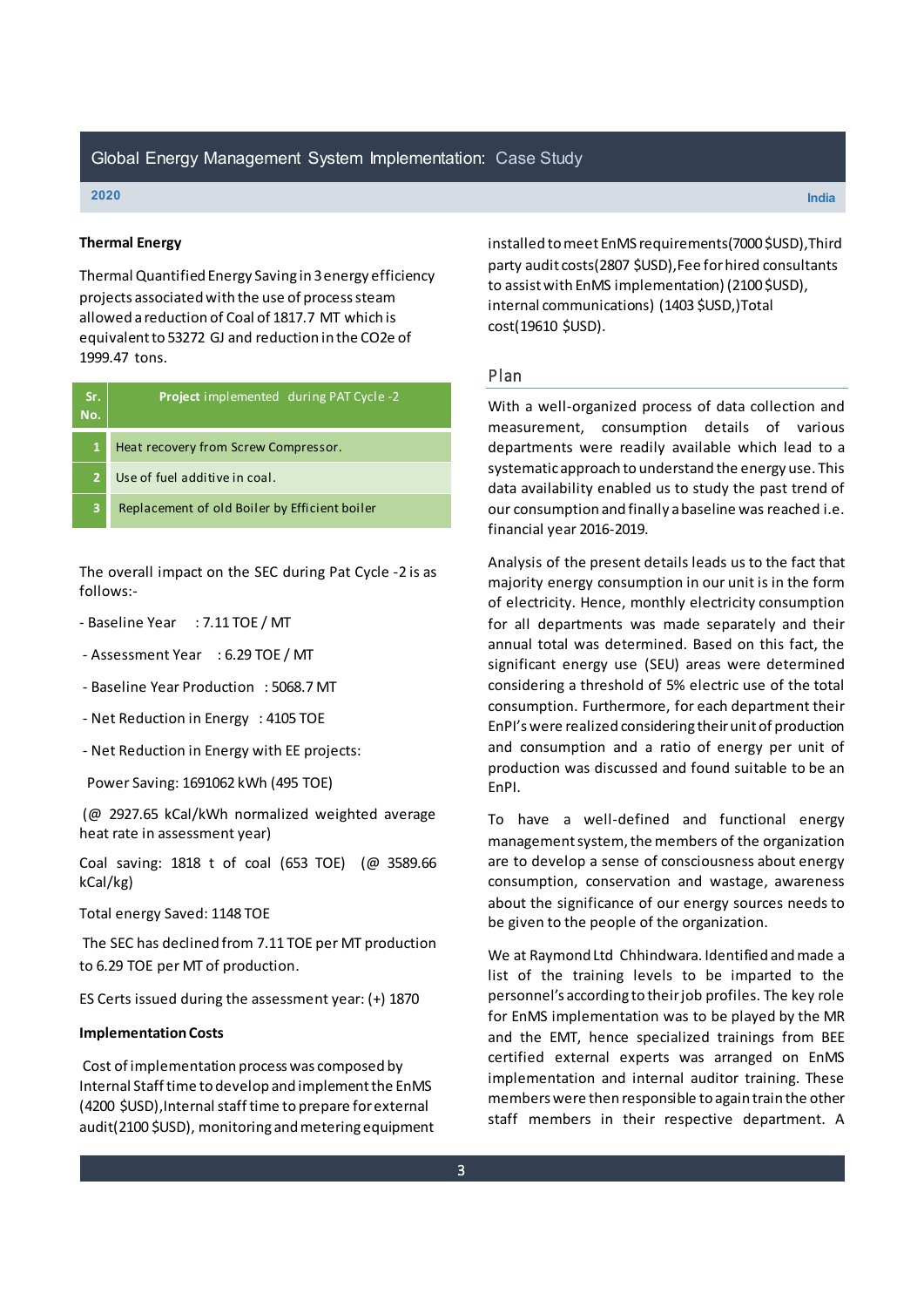number of trainings were arranged on awareness for ground level workers working in the SEU area, their role in energy conservation and preservation was the most because they were the  $1<sup>st</sup>$  in line to work on the machines.

Communication set up was very lucid, as each and every detail / update on EnMS was circulated to all the concerned personnel's through e-mail and all the latest documents, records and data was put up on the internet and was accessible to all the staff members. Workers were intimated for any progress by putting up notices on the notice board. In the due process a proper control was maintained throughout by password protecting all the relevant documents on the internet, though accessible to all but editable by none.

Besides this, all the workers were adequately trained about the process flow of machines. They were also given proper instructions about the steps to operate the machine they were working on. For this purpose the instructions were noted down on a paper and placed near the machine to exercise a good operational control.

*³Energy conservation should not only be practiced at organizational level but should also be exercised at a personal level*" – Mr. *Jayant Joshi, General Manager (Engg.)* 

# Do, Check, Act

# **Energy Policy**

The energy policy is a cornerstone for implementing and improving an organization's EnMS and energy performance within its scope and boundaries. The policy provides a statement of the high-level overview of management's intent that members of the organization should apply to their work activities. This policy shall be communicated effectively to all persons working for and on behalf of the organization to ensure its understanding, implementation within the organization. This policy will be made available to relevant interested parties. This Policy is periodically

reviewed and updated as necessary to ensure its continued suitability.



# **Energy Planning**

## **Identification of energy sources used:**

At present the following energy sources are used for its activities at Raymond.

Primary Energy Sources: Electricity, Coal, LPG and Diesel.

Secondary Energy Sources: Compressed Air and Steam.

# **Legal and other requirements**

There are many requirements to be met in an EnMS. Some of them are legal requirements (i.e. laws that apply to our energy use, energy consumption and energy efficiency), and there are also non-legally binding requirements often set by corporate management or perhaps customer requirements Information on legal requirements and other requirements are obtained from a variety of sources. The EHS department has subscribed to EHS Legal requirements software - SheelLegal 2.0 (updated quarterly) from which legal requirements can be accessed. Furthermore, websites of Central Electrical Authority, Ministry of Power, Bureau of Energy Efficiency, MoEF, MP State Electricity Board, can be the source of information. The MR has the responsibility for identification of legal and other requirements that relate to energy use, consumption and efficiency.

#### **Energy review**

To improve our energy performance, it is necessary to understand how and why we currently consume energy,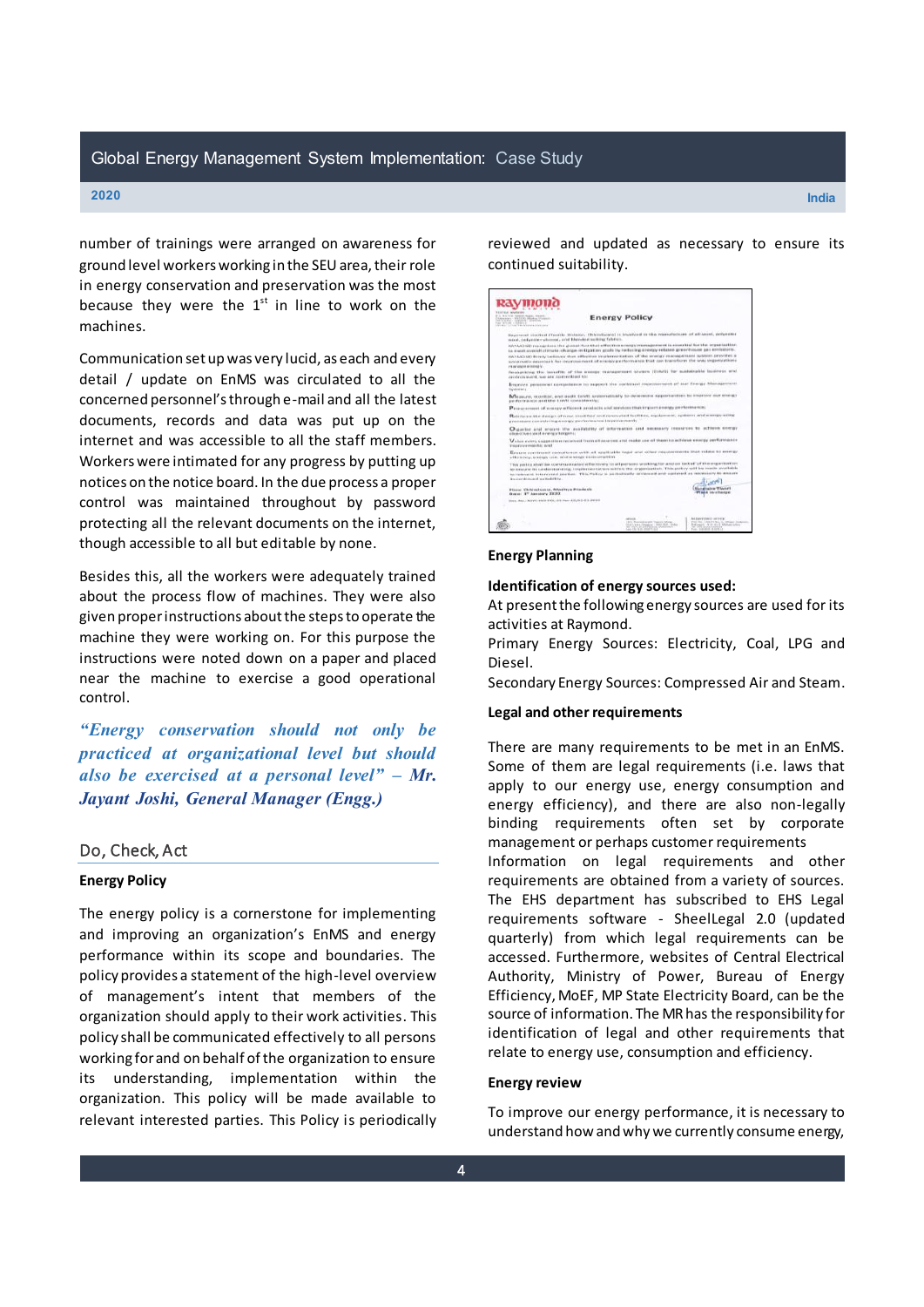**2020 India**

and to identify where opportunities to improve exist. The energy review helps us to establish our current quantities of energy consumption of each of our energy sources, consumption trends, energy performance, and to identify opportunities to improve performance.

It is not unlike a traditional energy audit. This reviews our use of energy and identifies opportunities to improve and gives insights into usage patterns,

An energy review is a live document or process rather than a document concerning a fixed moment in time.

Following steps shall be followed to carry out the energy review for each energy source and the criteria to be used in making decisions during the review is also given along with it. Electricity use and consumption data, Coal use and consumption data, Diesel use and consumption data, Compressed air - Use and consumption data, LPG, Steam - Use and consumption data, Identifying SEUs based on energy use and consumption data.



Monitoring and measurement: The scope of monitoring and measurement covers monitoring, measurement and analysis of key characteristics of operations that  $include: a)$  Significant energy uses  $-$  energy consumption quantity and trend; b) The relevant variables related to significant energy uses; c) EnPIs; d) The effectiveness of the action plans in achieving objectives and targets; e) Evaluation of actual versus expected energy consumption. The purpose of monitoring, measurement and analysis is to obtain and analyse data in order to determine whether energy

performance is improving, by how much and whether operational control is being maintained. This is applied to SEUs, relevant variables affecting the SEUs, EnPIs, and action plans. The MR is responsible for preparing energy measurement plan that defines the requirements for monitoring, measurement and analysis. This measurement plan is an output of the energy planning process. The Deputy MR and EnMT communicate the energy measurement plan to all concerned.

# **Energy Performance Indicators (EnPIs)**

The only reliable energy measurement equipment for electrical consumption, coal consumption, steam consumption and LPG, were installed. Therefore, the EnPIs defined were the total consumption of above, as measured in the bills or invoices.

# **Energy Baselines (EnB)**

The baseline period was established as 12 months. The same criteria were used to establish the reporting period for the EnPIs and deadlines for the objectives and targets. The relevant variables identified were: Production quantity, Dew Point / CDD, Coal consumed, Count, Picks per Meter (PPM) etc. Afterwards, to create the EnBs a regression analysis was made, comparing real energy consumption with the relevant variables for both electricity and coal; Microsoft Excel data analysis tool was used.

Measurement equipment: Load Manager an energy analyser and calibrated energy meters were used to measure the improvement in energy consumption. This equipment has its own specific applications, and its accuracy is tested periodically to ensure results by competent agencies.

# **Transparency**

 At Raymond Ltd, Chhindwara use Digital Energy Management system which makes our energy consumption and costs more transparent  $-$  for all departmental sites. No matter where you are or how widely spread our sites may be  $-$  our web-based tool provides us 24/7 real-time overview and detailed insight into our energy consumption and production.